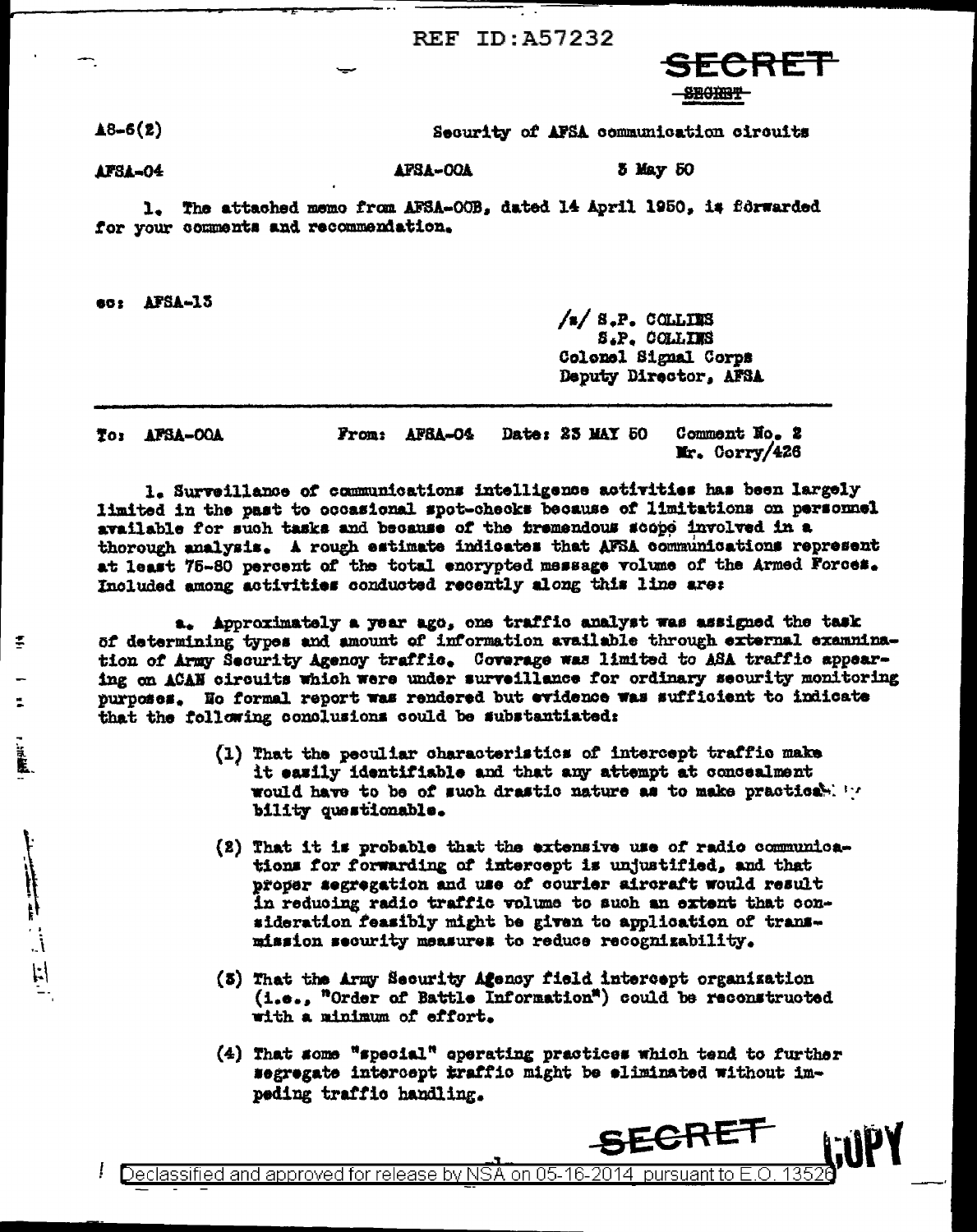## ID:A57232 RĖF

## **SECRET**

**irðæri** 

÷

š.

ءُ.

 $711e$  Io.  $A-8-6(2)$ 

To: AFSA-OOA

Subject: Security of AFSA communication circuits Date: 23 MAY 50 Comment No. 2 From: AFSA-04 Mr. Corry/426

- (5) That circuit discipline and operator efficiency, although approximating the overall Army level, could stand considerable improvement.
- (6) That establishment of a procedure whereby the security monitoring activity might insure that corrective action is taken in cases of major transmission security violations, would be banaficial.
- (7) That, under certain circumstances, it is possible for an enemy to determine specific intercept targets by careful padding of his traffic volume and close analysis of volume originated by certain intercept stations.
- (8) That, by observation of volume originating in certain areas, it is possible for general areas of emphasis for intercept purposes to be determined.

b. Within the past year and a half, Op-202K conducted a survey of Communication Supplementary Activity Traffic similar to that carried on by Army Security Agency. The conclusions were adequate; not only was "Order of Battle" Information<sup>n</sup> obtained but the classified call signs and delivery groups in use on the supplementary net were recovered in full.

e. Stations originating intercept traffic have been subject to the same violation, compromise, and traffic volume reporting procedures as all other Armed Forces activities, thus providing one means of continuing surveillance. It was in connection with the carrying out of this procedure that the recent decisions concerning the inadequacies of CSP 1515/SIGGUM were determined.

'd. A program to avoid association of direct connection between certain "oritical area<sup>n</sup> Special Security Officers and Arlington Hall Station has been in effect for some time. This program involves careful control of external addressing of communications and, in some cases, use of disguised cryptographic system indicators.

 $e_{\bullet}$  Spot-checks of message haadings of decrypted tapes have been made at irregular intervals in the past for indicator depths and for careless practices in indicator selection.

f. Re-evaluation of crypto-security provided by ASAM 2-1 has been in process for the past several weeks. An attempt is being made to devise a one-time key procedure acceptable for intercept station use.

-2-

**SECRET**